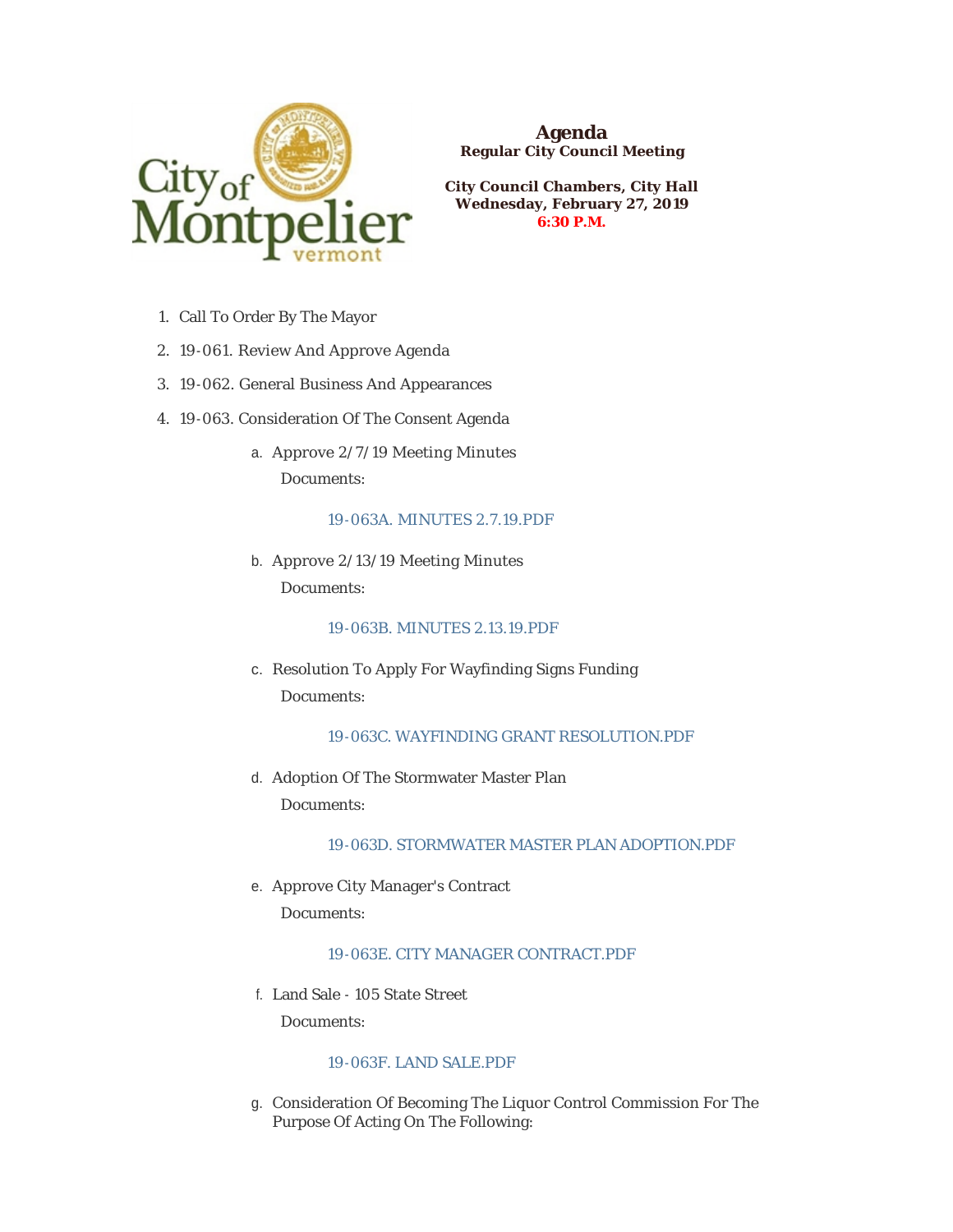Annual Renewal of Liquor Licenses (City Clerk will provide list of applications)

- h. Payroll And Bills
- 19-064. Appointments To The Public Art Commission 5.

*It is anticipated that this discussion will be conducted in Executive Session in accordance with Title I, VSA §313, Executive Sessions (a)(3) The appointment or employment or evaluation of a public officer or employee.*

Documents:

[19-064. ART COMMISSION APPLICATIONS.PDF](https://www.montpelier-vt.org/AgendaCenter/ViewFile/Item/1299?fileID=9613)

19-065. Appointments To The Tree Board 6.

Documents:

#### [19-065. TREE BOARD APPLICATIONS.PDF](https://www.montpelier-vt.org/AgendaCenter/ViewFile/Item/1282?fileID=9614)

7. 19-066. Appointment To The Conservation Commission

Documents:

[19-066. CONSERVATION COMMISSION APPLICATION.PDF](https://www.montpelier-vt.org/AgendaCenter/ViewFile/Item/1283?fileID=9615)

19-067. Emerald Ash Borer Plan 8.

Documents:

[19-067. EMERALD ASH BORER MANAGEMENT PLAN.PDF](https://www.montpelier-vt.org/AgendaCenter/ViewFile/Item/1303?fileID=9619)

19-068. Zoning Introduction 9.

Documents:

#### [19-068. ZONING.PDF](https://www.montpelier-vt.org/AgendaCenter/ViewFile/Item/1278?fileID=9616)

19-069. Accessory Dwelling Unit Program Funding 10.

Documents:

## [19-069. ACCESSORY DWELLING UNIT GRANT FUNDING RESOLUTION.PDF](https://www.montpelier-vt.org/AgendaCenter/ViewFile/Item/1292?fileID=9620)

19-070. Charter Public Hearing 11.

Documents:

## [19-070. CHARTER PUBLIC HEARING.PDF](https://www.montpelier-vt.org/AgendaCenter/ViewFile/Item/1279?fileID=9622)

19-071. Parklets - Assembly/Removal Timing 12.

Documents: